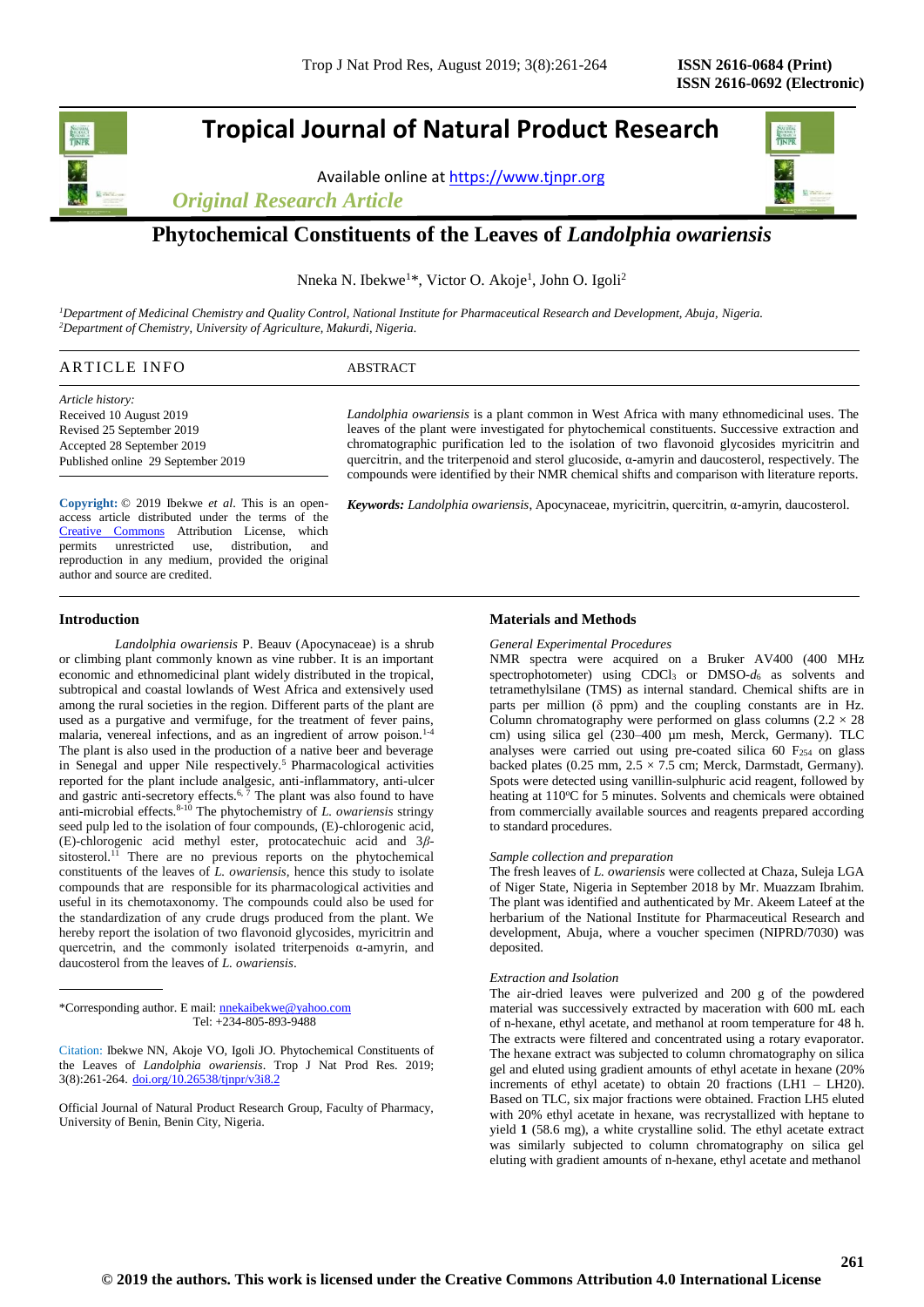to obtain 15 fractions (LE1 – LE15). Fraction LE7 eluted with 80% ethyl acetate in hexane yielded **2** (34.3 mg), as a cream coloured solid and was further purified by washing with ethyl acetate. Fraction LE9 eluted with 100% ethyl acetate yielded **3** and **4** (70.4 mg) as an amorphous yellow solid.

Daucosterol (**1**): <sup>1</sup>H NMR (DMSO-*d*6): δ 5.33 (1H, d, *J* = 4.9 Hz, H-6), 1.95 (1H, t, *J* = 15.2 Hz, H-8), 1.51 (1H, dd, *J* = 15.1, 10.8 Hz, H-7), 0.96 (3H, s, H-19), 0.91 (3H, d, *J* = 6.3, H-21), 0.66 (3H, d, H-18), Glc H; 4.23 (1H, d,  $J = 7.7$ , H-1'), 3.65 (1H, ddd,  $J = 11.6$ , 5.6, 1.9 Hz, Hb-6′), 3.44 (1H, dd, *J* = 17.5, 11.6, 5.2 Hz, Ha-6′), 3.10-2.91 (m, other Glc H).

α-amyrin (**2**): <sup>1</sup>H NMR (CDCl3): δ 5.21 (1H, t, *J* = 3.7 Hz, H-12), 3.25 (1H, dd, *J* = 11.2, 4.7 Hz, H-3), 1.16, 1.02, 0.99, 0.96, 0.90, 0.86, 0.82, 0.77 (3H, s,  $8 \times CH_3$ ). Rest of the protons were overlapped. Myricitrin (**3**) and Quercitrin (**4**): see Table 1.

#### **Results and Discussion**

Evaporation of the solvents yielded 7.20 g of hexane, 3.29 g of ethyl acetate and 9.50 g of methanol extracts. Column chromatography of the hexane and ethyl acetate extracts of *L. owariensis* yielded compounds **1**-**4**. Compounds **1** and **2** were identified as daucosterol (*β*sitosterol 3-*O*-*β*-D-glucopyranoside) and α-amyrin (12-ursen-3*β*-ol), respectively based on literature comparisons.12, 13 Compounds **3** and **4** were obtained as a mixture in the ratio 6:1 but the distinct NMR signals were clear enough to identify the compounds and assign their respective chemical shifts. The <sup>1</sup>H-NMR spectrum of compound **3** showed a H-bonded –OH proton at  $\delta_H$  12.68 ppm typical of a 5-OH of flavonoids. It also showed two meta-coupled doublets at 6.20 (H-6) and 6.37 (H-8), typical of a 5, 7 di-substituted pattern for ring A of a flavonoid. A singlet proton at 6.89 integrated for two protons indicated the presence of a 3′, 4′, 5′- trisubstituted ring B of the flavonoid. An anomeric proton signal at 5.20 ppm with other gylcosidic protons between 3.15 and 3.98 indicated the presence of a sugar moiety attached to the flavonoid. The presence of a deoxyhexose methyl group at 0.84 confirmed an L-rhamnose moiety. The <sup>13</sup>C Dept-Q spectrum revealed 21 carbon signals including a carbonyl at  $\delta_c$  177.8, seven phenolic carbons (157.5, 134.3, 161.3, 156.4, 145.8, 136.5, 145.8), an anomeric carbon at 101.9, a methyl carbon at 17.5 and four other glycosidic carbons (70.0, 70.4, 71.3, 70.6). From the HMBC spectrum, a long range correlation from the anomeric proton and C-3 (134.3) confirmed the site of glycosidation to be at C-3. Other correlations confirmed the structure as myricitrin (myricetin 3-*O*-αrhamnopyranoside). The full chemical shift assignments are given in Table 1 and were in agreement with literature reports.<sup>14</sup> The <sup>1</sup>H-NMR spectrum of compound 4 also showed a H-bonded –OH signal at  $\delta_H$ 12.66 (5-OH, s), a 3,4-disubstituted ring B with an ABX spin system with signals at 7.31 (H-2′, d, *J* = 2.2 Hz), 6.87 (H-5′, d, *J* = 8.6 Hz) and 7.26 (H-6′, dd,  $J = 8.6$ , 2.4 Hz). The usual meta coupled protons of ring A were observed at 6.21 (H-6, d, 2.0) and 6.40 (H-8, d, 2.0) while the anomeric proton H-1" was observed at 5.26 (d,  $J = 1.6$ ) and H-6" at 0.82 (d,  $J = 6.0$ ). The rest of the proton signals were overlapped under the major signals of myricitrin. The data obtained which were distinct for the compound from the <sup>13</sup>C and 2D spectra compared well with those of literature (Table 1) and compound 4 was identified as quercitrin (quercetin 3-*O*-α-rhamnopyranoside).<sup>15</sup>

**Table 1:** <sup>1</sup>H- and <sup>13</sup>C-NMR spectral data for myricetin 3-*O*-α-rhamnopyranoside (compound **3**) and quercetin 3-*O*-α-rhamnopyranoside **(**compound **4)**

| Position           | 3                                                  |                          | $\overline{\mathbf{4}}$                            |                                      |
|--------------------|----------------------------------------------------|--------------------------|----------------------------------------------------|--------------------------------------|
|                    | <sup>1</sup> H $\delta$ ppm (mult, <i>J</i> in Hz) | $13C \delta$ ppm (mult)  | <sup>1</sup> H $\delta$ ppm (mult, <i>J</i> in Hz) | $13\overline{C}$ $\delta$ ppm (mult) |
| $\overline{2}$     |                                                    | 157.5 $(C)$              |                                                    | 157.3 (C)                            |
| 3                  |                                                    | 134.3 $(C)$              |                                                    | 134.2 $(C)$                          |
| 4                  |                                                    | $177.8$ (C)              |                                                    | $177.8$ (C)                          |
| 5                  |                                                    | 161.3 $(C)$              |                                                    | 161.3 $(C)$                          |
| 6                  | $6.20$ (d, 2.1)                                    | 98.7 (CH)                | $6.20$ (d, 2.0)                                    | $\ast$                               |
| 7                  |                                                    | 164.2 $(C)$              |                                                    | $\ast$                               |
| 8                  | $6.37$ (d, 2.1)                                    | 93.5 (CH)                | $6.40$ (d, 2.0)                                    | $\ast$                               |
| 9                  |                                                    | 156.4(C)                 |                                                    | $\ast$                               |
| 10                 |                                                    | $104.5$ (C)              |                                                    | 104.1 $(C)$                          |
| 1'                 |                                                    | 119.6 $(C)$              |                                                    | 120.7(C)                             |
| 2'                 | 6.89(s)                                            | 107.9 (CH)               | $7.31$ (d, 2.2)                                    | 116.3 (CH)                           |
| 3'                 |                                                    | 145.8 $(C)$              |                                                    | 145.2 $(C)$                          |
| 4'                 |                                                    | 136.5 $(C)$              |                                                    | 148.4 $(C)$                          |
| 5'                 |                                                    | 145.8 $(C)$              | $6.87$ (d, 8.6)                                    | 115.5 (CH)                           |
| 6 <sup>'</sup>     | 6.89(s)                                            | 107.9 (CH)               | $7.26$ (dd, 8.6, 2.4)                              | 121.1 (CH)                           |
| $1"$               | $5.20$ (d, 1.5)                                    | 101.9 (CH)               | $5.26$ (d, 1.6)                                    | 102.3 (CH)                           |
| 2 <sup>n</sup>     | $3.98$ (m)                                         | 70.0 (CH)                | *                                                  | $\ast$                               |
| 3"                 | $3.55$ (m)                                         | 70.4 (CH)                | *                                                  | $\ast$                               |
| 4 <sup>n</sup>     | $3.15$ (m)                                         | 71.3 (CH)                | $\ast$                                             | $\ast$                               |
| $5^{\prime\prime}$ | $3.37$ (m)                                         | 70.6 (CH)                | $\ast$                                             | $\ast$                               |
| 6"                 | $0.84$ (d, 6.2)                                    | 17.5 (CH <sub>3</sub> )  | $0.82$ (d, 6.0)                                    | 17.8 (CH <sub>3</sub> )              |
| $3'$ -OH           | 9.25(s)                                            | $\overline{\phantom{a}}$ | 9.33(s)                                            |                                      |
| $4'$ -OH           | 8.85(s)                                            |                          | 9.69(s)                                            |                                      |
| $5-OH$             | $12.68$ (s)                                        |                          | 12.66(s)                                           |                                      |
| $5'$ -OH           | 9.25(s)                                            |                          |                                                    |                                      |
| $7-OH$             | 10.86(s)                                           |                          | $\ast$                                             |                                      |
|                    |                                                    |                          |                                                    |                                      |

\* Overlapped with signals for compound **3**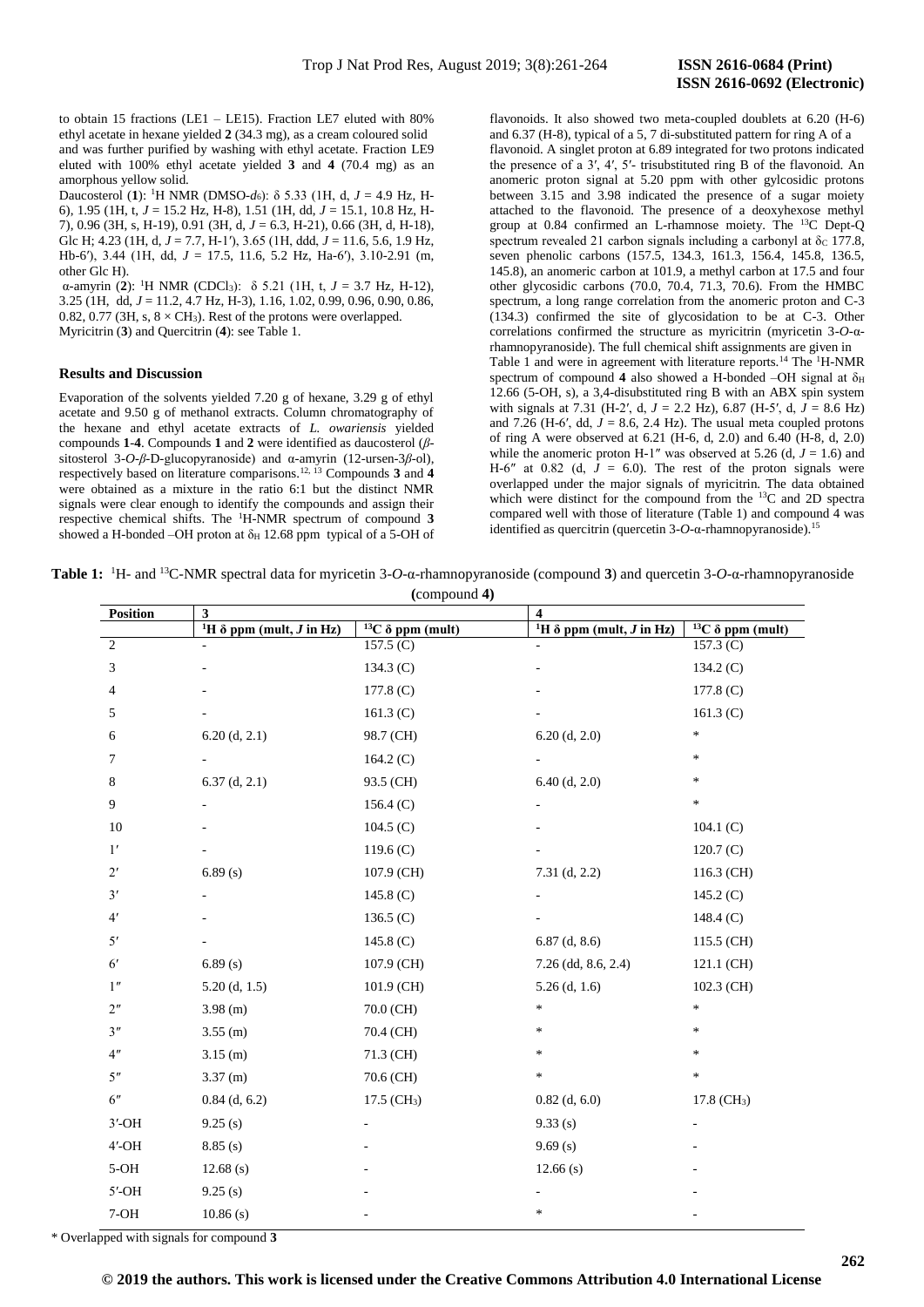

**Figure 1:** Chemical structures of compounds **1**-**4** isolated from the leaves of *L. owariensis*

Although no biological tests were carried out in this study, literature survey of the isolated compounds showed that they possessed a number of bioactivities. Studies have shown that daucosterol is an immunomodulatory agent, plays important roles in suppressing inflammation, and increases the proliferative capacity of neural stem cells.16,17,18 Daucosterol also inhibited the proliferation, migration, and invasion of hepatocellular carcinoma (HCC) and colorectal cancer cells.<sup>19,20</sup> A study revealed the oral efficacy of  $\alpha$ , β-amyrin in reducing hyperglycemia and hyperlipidemia in the experimental models of STZ-induced diabetes and diet induced hyperlipidemia.<sup>21</sup> A review article by Vasquez *et al* also reported α-amyrin to have antimicrobial and anti-inflammatory activities.<sup>22</sup> Myricitrin was shown to possess a considerable antioxidant activity, with stronger free radical scavenging activity than other flavonol rhamnosides or quercetin.<sup>23</sup> *In vivo*, myricitrin has been reported as a nitric oxide (NO) and protein kinase C inhibitor that exerts antinociceptive effect  $.24$  The anti-inflammatory potential of myricitrin was demonstrated by Shimosaki *et al*. who found inhibitory effect of myricitrin against TNF-α production in RAW264.7 macrophages.<sup>25</sup> Another study demonstrated that myricitrin was a novel hepatoprotective agent, with stronger hepatoprotective activity than a reference compound silymarin.<sup>26</sup> Quercitrin showed antidiarrhoeic activity at doses of 50 mg  $kg^{-1}$ , against castor oil- and PGE<sub>2</sub>-induced diarrhoea in mice.<sup>27</sup> The antioxidant and intestinal anti-inflammatory activities of quercitrin are also documented.28-30

#### **Conclusion**

Phytochemical studies of the leaves of *L. owariensis* led to the isolation of four compounds; α-amyrin, daucosterol, myricitrin and quercitrin. This is the first report of the chemical constituents of the leaves of the plant. The pharmacological activities of the isolated compounds lend credence to the reported studies and provide justification for some of the ethnomedicinal uses of the plant. Myricitrin can also be useful in chemotaxonomic applications and as a marker compound for the standardization of *L. owariensis* as herbal medicine.

## **Conflict of interest**

The authors declare no conflict of interest.

## **Authors' Declaration**

The authors hereby declare that the work presented in this article is original and that any liability for claims relating to the content of this article will be borne by them.